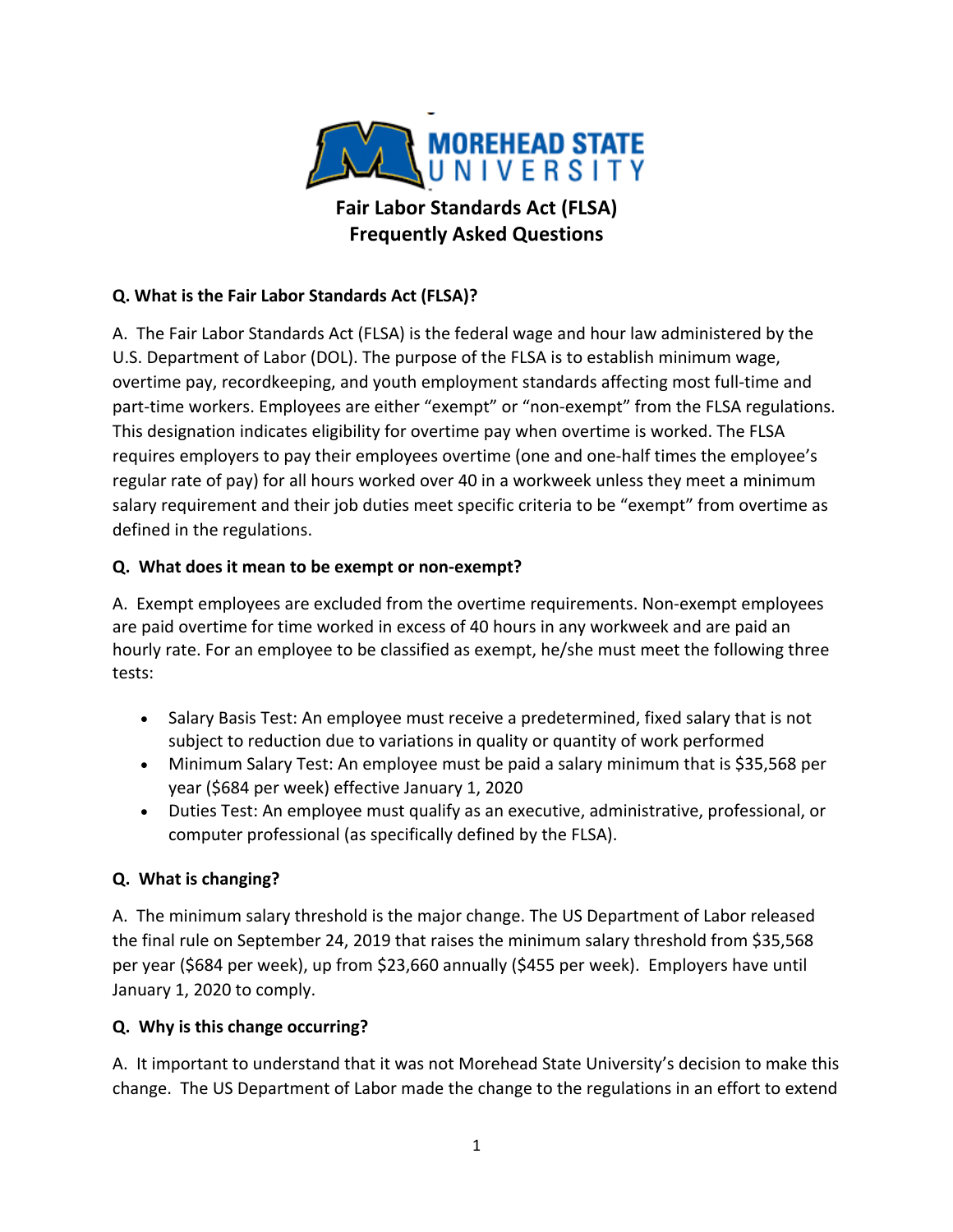overtime protection to workers and "to help build real, lasting economic security for more hardworking Americans." A change to the regulations has not been made since 2004.

### **Q. When is the regulation effective?**

A. The federal government has set the effective date of the final rule for January 1, 2020. MSU's actual implementation date will be decided based on a variety of administrative factors. This is a complex administrative change requiring numerous systems changes, communications to those impacted, training for supervisors and employees, and a myriad of other things required to ensure compliance with the new regulations and make this a smooth transition for all involved.

## **Q. Who is affected by this change?**

A. If you are currently classified as an exempt employee, you may be subject to the new minimum salary threshold. If you are currently classified as a nonexempt employee, you will not be affected. It is anticipated that approximately 73 MSU staff employees FLSA classifications will change from exempt to non-exempt.

### **Q. Are part-time employees affected?**

Part-time employees will be affected if they are currently classified as exempt, but make less than the new weekly threshold of \$684 per week while working part time.

## **Q. How and when will impacted employees be notified?**

A. If your job is changing from exempt to non-exempt status, you will be notified at least 30 days prior to implementation. The implementation date for MSU is January 1, 2020.

## **Q. What does this change mean for employees who are affected?**

A. Employees moving from exempt to non-exempt:

- Must report all hours worked.
- Must be paid for all hours worked and receive overtime compensation for hours worked in excess of 40 in a workweek.
- Will switch to non-exempt payroll and be paid in arrears. This will result in a missed payroll; however, the University will provide transition payment options to bridge the gap with payback over a series of payrolls.

It is important to note that this change in FLSA status is in no way a downgrade of any position, of professional status, or of the importance of your work.

MSU is simply required to abide by federal law and ensure that employees are paid according to the new FLSA regulations. As a non-exempt employee, you are paid for all of the hours you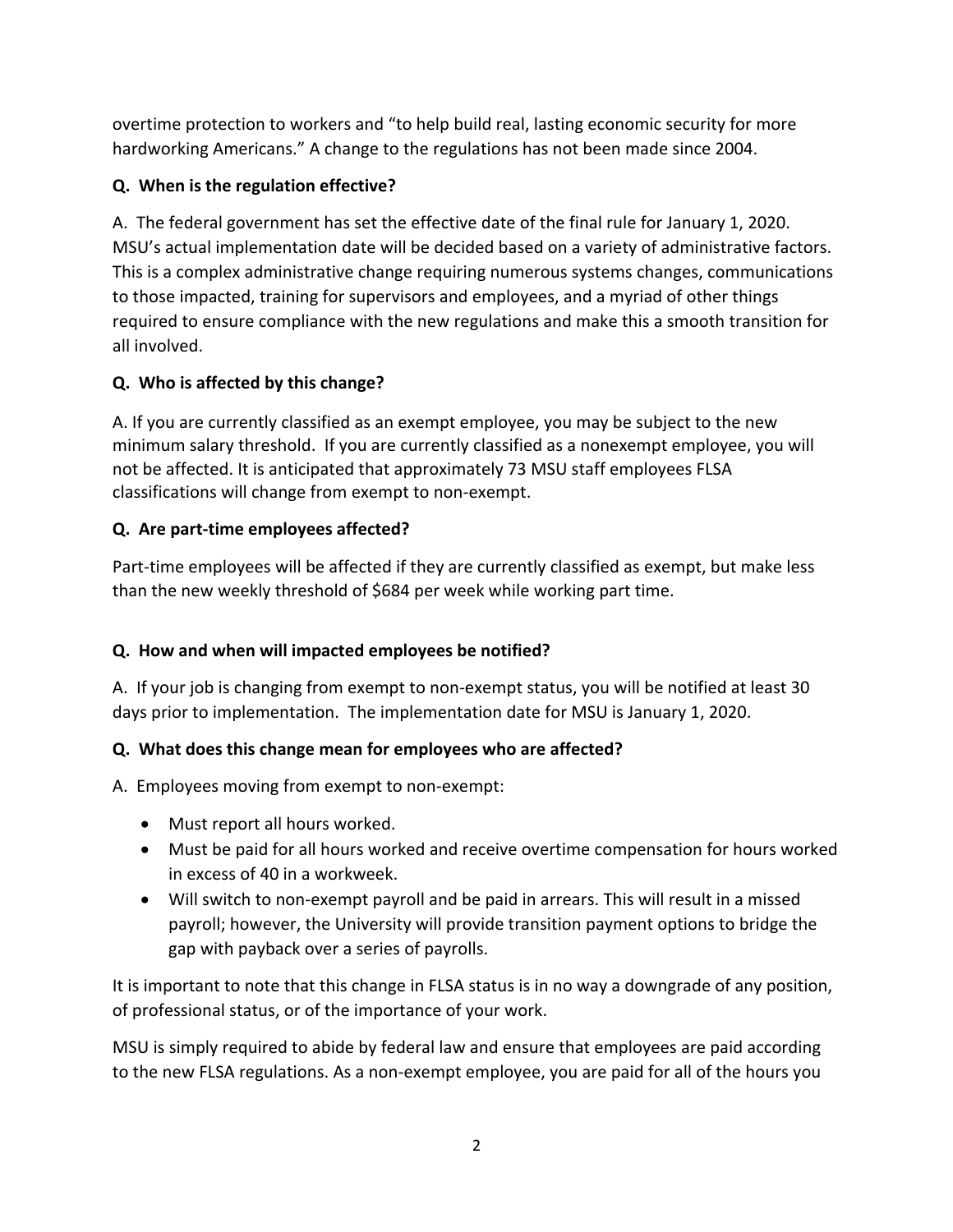work and are eligible for overtime. MSU understands that this transition may be challenging in many aspects and will work to ensure the transition is as seamless as possible.

### **Q**. **When is an employee entitled to overtime pay?**

Non-exempt employees earn overtime (time and a half) when they work more than forty (40) hours in a work week. MSU's workweek begins at 12:01 a.m. on Sunday and ends at 12:00 midnight on the following Saturday.

If an employee works more than eight (8) hours in a day, they do not earn overtime. It is only when the employee works more than forty (40) hours in a work week that they earn overtime. For example, if a staff employee works ten (10) hours on Monday, Tuesday, Wednesday and Thursday, but does not work on Friday, they will not earn overtime. If this same employee reports to work on Friday and works for four (4) hours, they will earn four (4) hours of overtime.

### **Q. Can I work overtime hours any time I want?**

A. No. Supervisors are required to approve any work for nonexempt employees that is in excess of their regular work schedule. Work on personal devices, e.g., smart phones, tablets, home computers, is prohibited for nonexempt employee outside the normal work schedule unless authorized by the supervisor. Nonexempt employees who engage in unauthorized overtime work may be subject to disciplinary actions.

#### **Q. What activities are considered "work?"**

A. The courts have held that work time under the FLSA includes all time spent performing job related activities which (a) genuinely benefit the employer, (b) which the employer "knows or has reason to believe" are being performed by an employee, and (c) which the employer does not prohibit the employee from performing. These can include activities performed during "offthe-clock" time, at the job site or elsewhere, whether "voluntary" or not.

#### **Q. What is "overtime?"**

A. The word overtime has a technical definition under the FLSA, and means all time actually worked over a "threshold." The usual threshold is 40 hours per week.

#### **Q. What are the white collar exemptions to the FLSA?**

A. The FLSA's white collar exemptions exclude certain executive, administrative, and professional employees from federal minimum wage and overtime requirements.

## **Q. Are teaching faculty, instructors and adjuncts affected?**